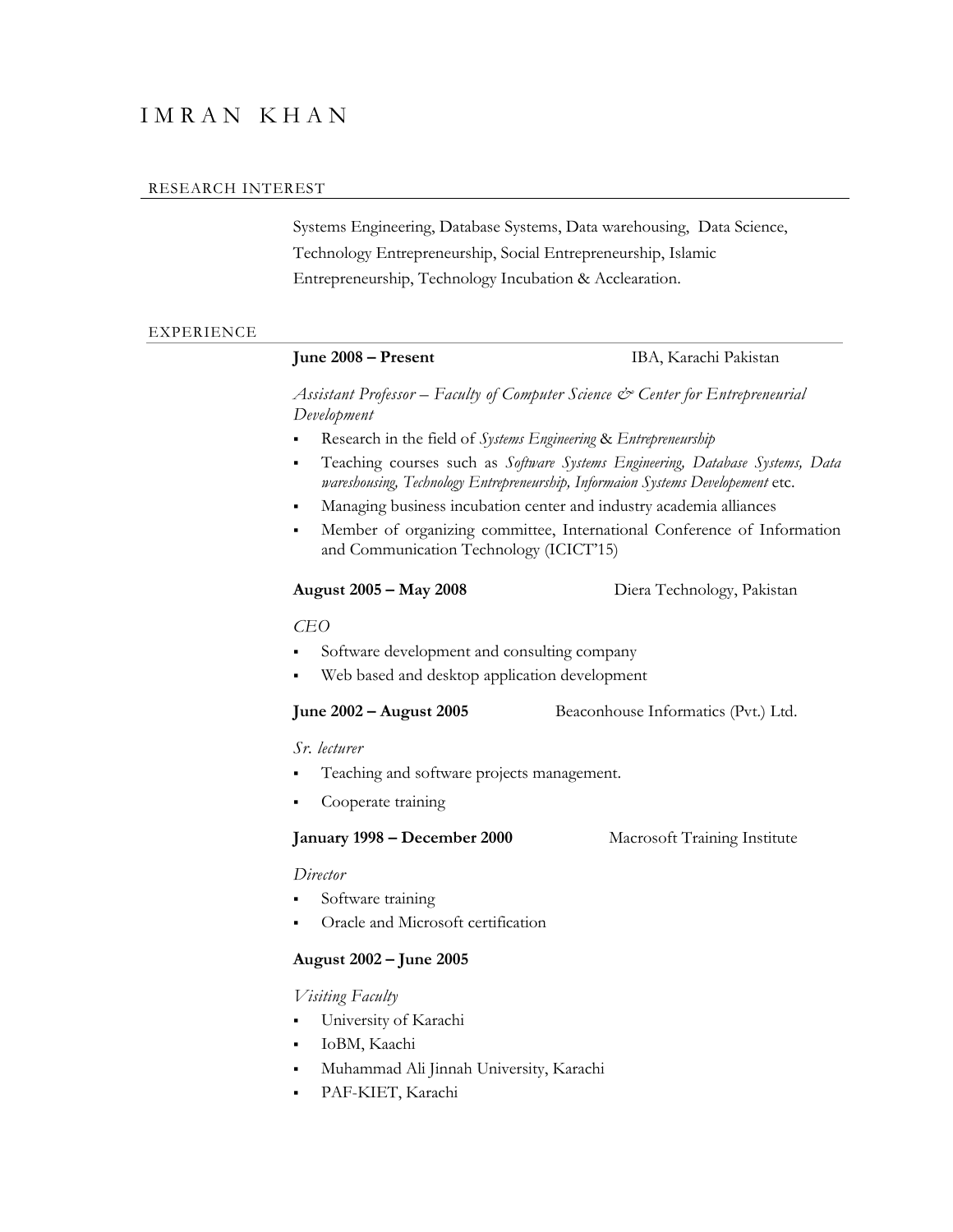- Khan, Imran and Haider, Sajjad. "*On building a Consistent Framework for Executable Systems Architecture".* Elsevier Inc., 2014, Journal of Systems & Software, 98, 2014, pp. 155-171.
- Khan, Imran and Haider, Sajjad. "*[A Feasibility Study of the Ontology Driven](http://iospress.metapress.com/content/m8203711wn155j2v/)  [Executable Systems Architecture Framework](http://iospress.metapress.com/content/m8203711wn155j2v/)".* IOS Press, 2014, [Journal of Integrated](http://iospress.metapress.com/content/300375/?p=ff0b200b852d4968af52e91363bfc739&pi=0)  [Design and Process Science,](http://iospress.metapress.com/content/300375/?p=ff0b200b852d4968af52e91363bfc739&pi=0) 18 (3), 2014, pp. 41-58.
- Khan, Imran and Haider, Sajjad. "*Automatic generation of UML class diagram from OWL ontology using OntoUML".* Keelung, 2010. 4th Asia-Pacific Conference on Systems Engineering (APCOSE 2010).
- Khan, Imran, *"Methodology for the development of Executable System Architecture"*. Islamabad : ACM, 2010. FIT'10.
- Khan, Imran and Touheed, Nasir."*Physiology of Mobile Database*", The Proceedings of the IADIS International Conference WWW/Internet 2004, Madrid, Spain 6-9 October 2004
- *Case Study*, "ERP at the Pakistan International Airlines (PIA): integrating business processes in a large scale organization", 2008.

## EDUCATION

| 2015 | <b>Institute of Business Administration (IBA)</b><br>Ph.D., Computer Science |
|------|------------------------------------------------------------------------------|
| 2005 | <b>SZABIST Karachi</b>                                                       |
|      | MSCS, Database Systems                                                       |
| 2001 | University of Karachi                                                        |
|      | Master in Computer Science (MCS)                                             |
| 1999 | University of Karachi                                                        |
|      | Post Graduate Diploma(PGD), Computer & Information Science (CIS)             |
| 1996 | University of Karachi                                                        |
|      | Bachelor of Science (B.Sc.)                                                  |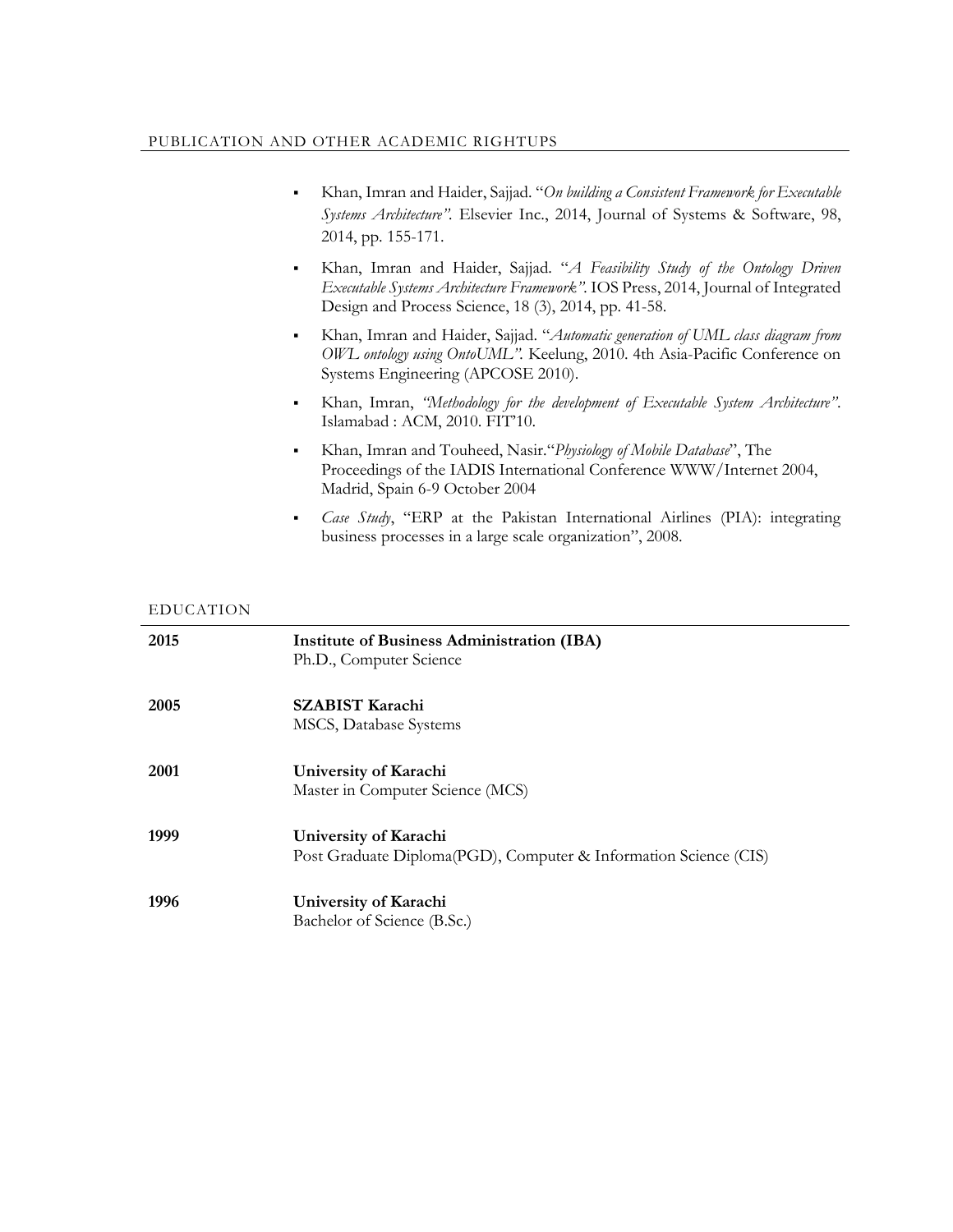## PROFESSIONAL CERTIFICATION

| 2003                 | Oracle 9i Database Administrator Associate<br>Candidate Id #: SP2471941                                                                                                                                                                                                                                                                                                                                     | ORACI                         |
|----------------------|-------------------------------------------------------------------------------------------------------------------------------------------------------------------------------------------------------------------------------------------------------------------------------------------------------------------------------------------------------------------------------------------------------------|-------------------------------|
| 2015                 | Executive Data Science Specialization<br>A Crash Course on Data Science<br>Candidate Id#: coursera.org/verify/8YJ9EF945DPX                                                                                                                                                                                                                                                                                  | <b>JOHNS HOPKINS</b>          |
| 2015                 | Executive Data Science Specialization<br><b>Building a Data Science Team</b><br>Candidate Id#: coursera.org/verify/TS8QJ6T5WZVT                                                                                                                                                                                                                                                                             | <b>JOHNS HOPKINS</b>          |
| 2015                 | Executive Data Science Specialization<br><b>Managing Data Analysis</b><br>Candidate Id#: coursera.org/verify/WVDB4L3M378M                                                                                                                                                                                                                                                                                   | OHNS HOPKINS                  |
| 2015                 | Executive Data Science Specialization<br>Data Science in Real Life<br>Candidate Id#: coursera.org/verify/6EBAFVSELQCF                                                                                                                                                                                                                                                                                       |                               |
| 2015                 | <b>Vertica Essentials</b><br>HP Software Education                                                                                                                                                                                                                                                                                                                                                          |                               |
| 2016                 | Leading People and Teams Specialization<br><b>Inspiring and Motivating Individuals</b><br>Candidate Id#: coursera.org/verify/GPMG3WVSWZXE                                                                                                                                                                                                                                                                   | <b>UNIVERSITY OF MICHIGAN</b> |
| 2016                 | Data Science Specialization<br>The Data Scientist's Toolbox<br>Candidate Id#: coursera.org/verify/PB4PQ3R62JFL                                                                                                                                                                                                                                                                                              |                               |
| MISCELLANEOUS AWARDS |                                                                                                                                                                                                                                                                                                                                                                                                             |                               |
|                      | Winner of the Business Plan Competition 2007 held at IBA, Karachi, Pakistan<br>٠<br>Runners up TieCon 2007 (Business Plan Competition) held at Karachi,<br>٠<br>Pakistan.<br>Head of the Jury, ProSoftCom '03 (a country-wide programming competition held at<br>٠<br>University of Karachi)<br>Head of the Organizers, InfoSoftCom '04 (An In-house Software Competition held<br>٠<br>at BIPL Park Towers) |                               |
| TOOLS USED           |                                                                                                                                                                                                                                                                                                                                                                                                             |                               |
|                      | Oracle Database ver 12c/11g/10g/9i/8i/8/7/6<br>٠<br>Oracle Warehouse Builder ver. 9i/10g/11g<br>٠                                                                                                                                                                                                                                                                                                           |                               |